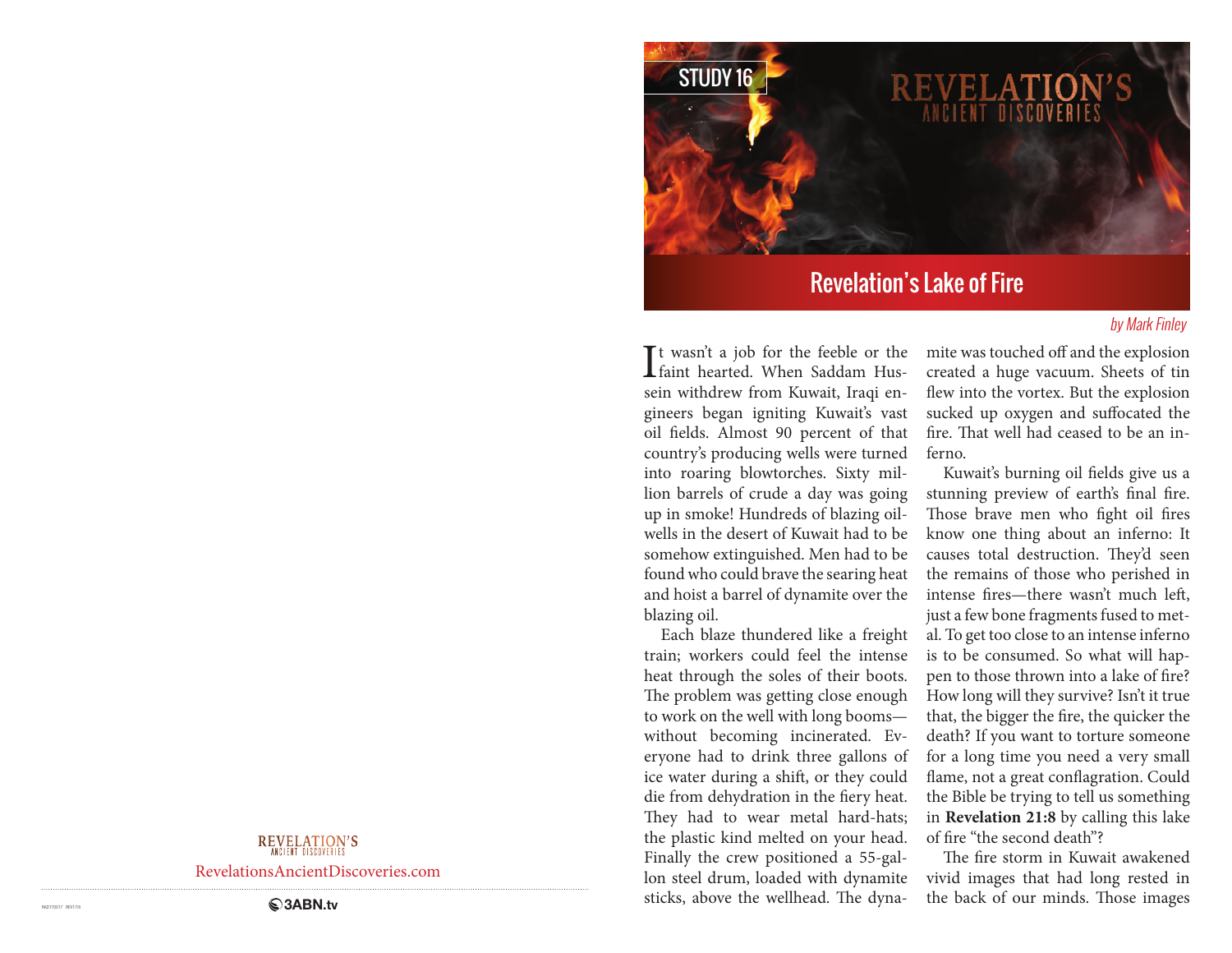come from the book of Revelation, the book that shows us last day events. At the end of the millennium, the thousand-year period, **Revelation 20:7-9**  tells us Satan leads the wicked of all ages to surround the holy city. Then fire comes down from heaven and devours them right here *on this earth*.

The next chapter, **Revelation 21**, speaks of the earth made new. **Revelation 21:4** promises: God "will wipe away every tear from their eyes; there shall be no more death, nor sorrow, nor crying... no more pain," for the old order of things has passed away. These words of hope refer to life on the New Earth. No more crying or pain—the old order passed away. But the previous chapter described a lake of fire—*on the earth*. Think about it. This presents a big problem. If hell fire burns forever and ever, there'll still be a great deal of

mourning and crying and pain. The old order will *not*  have passed away. Will God's promise be fulfilled?

To put it simply,

*you can't have hell and heaven in the same place*. The burning must come to an end!

The Bible gives just one dominant picture of the destiny of the wicked—death and destruction.

**Hell Hasn't Happened Yet:** Hell is not a hot spot burning in the center of the earth now. The wicked will be burned in the future. According to verses like **2 Peter 2:4, 9; Job 21:30; Jude 6;** and **Matthew 8:29** the wicked—and even evil angels—are "reserved unto judgment."

**The Fate of the Wicked Is Death and Destruction:** The Bible declares the utter destruction of the wicked:

"Behold, the day is coming, burning like an oven, and all the proud, yes, all who do wickedly will be *stubble*. And the day which is coming shall burn them up [not just "burn them" but "burn them up"]. . . . They shall be ashes." **Malachi 4:1-3**. This is consistent teaching of the Bible: "But the wicked shall perish; and the enemies of the Lord . . . shall vanish. Into *smoke*  shall they vanish away." **Psalm 37:20**. Speaking of the wicked, **Philippians 3:19** says their end or destiny "is destruction." And scholars tell us that the Greek word translated as "destruction" is the strongest word that could be used meaning utter loss of existence. The Bible gives just one dominant picture of the destiny of the wicked—death and destruction. Prophets and apostles unite in making the picture forceful. Note the words used to describe their

> fate: The wicked will die - **Romans 6:23**. The wicked will perish - **Luke 13:3**. The wicked will be burnt up - **Malachi 4:1**. The wicked will be

utterly consumed - **Psalm 37:20**. The wicked will be turned to ashes - **Malachi 4:3**. The wicked will be as though they had not been - **Obadiah 16**. Satan himself will be turned to ashes and never exist anymore - **Ezekiel 28:18- 19**. Scripture is clear. The wages of sin is *death,* not eternal *life* in hell. It's no good assuming the *body* is destroyed in hell but the *soul* goes on suffering. Jesus, in **Matthew 10:28**, warned of "Him who is able to destroy *both* soul and body in hell." And some metaphors used to describe hell really mean

the *opposite* of what many Christians think. **Mark 9:43-44** describes hell as the place "where 'their worm does not die and the fire is not quenched.'" Many believers think this pictures an eternally burning hell. But here Jesus is quoting a passage

> The effects of that all-consuming fire were eternal, turning these wicked cities to ashes.

in the Old Testament, **Isaiah 66:24**, where the prophet speaks of the fate of the wicked and uses those phrases: "their

worm does not die" and "their fire is not quenched." But do you know what he's referring to there? Here is what precedes those phrases: "the corpses of the men who have transgressed against Me." Isaiah is talking about corpses, about dead people. "Their worm does not die" is a picture of worms, of maggots consuming a dead body. It pictures a corpse being totally consumed, totally destroyed. Now think about "their fire is not quenched." If the fire were quenched, there might be a possibility of someone living, with the person only partially burned. But no, here the fire is not quenched, it burns and destroys completely. The people are burned up. This is a picture of corpses.

**The Words Eternal, Everlasting, and Forever:** All three words are virtual synonyms and usually come from the same Greek word, *aionios*. **Hebrews 9:12** states that Jesus obtained "eternal redemption" for us. **Hebrews 6:2** speaks of "eternal judgment." Christ's great act of redemption took place at one specific time. And the final judgment takes place at one specific time that is, it won't go on forever. But still they're referred to as "eternal" because the results of redemption and judgment will be everlasting. It's the same with "eternal punishment." The thing

that's eternal about the fire and torment is *not the process* but the consequences—the end result is eternal death, the second death. The

same is true in **Jude 7**: The author describes the wicked who lived in Sodom and Gomorrah and states that they "are set forth as an example, suffering the vengeance of eternal fire." Note that phrase: "eternal fire." But Sodom and Gomorrah are *not* still burning. That "eternal fire" went out long ago. **2 Peter 2:6** speaks of God "turning the cities of Sodom and Gomorrah into ashes.

. . ." The *effects* of that all-consuming fire were eternal, turning these wicked cities to ashes. *Forever* in the Bible is often a limited time, a lifetime. **Exodus 21:6** says that if a slave wishes, "he shall serve him [his master] forever." This simply means *as long as he lives*. In **Jonah 2:6** Jonah describes his experience in the whale's belly: "The earth with its bars closed behind me forever." Again, *forever* is a limited time—as long as Jonah could exist in that environment. **1 Samuel 1:22** tells us Hannah dedicated her son to the Lord and brought him to the Temple that he may "remain there forever." How can that be? Verse 28 explains: "*As long as he lives*."